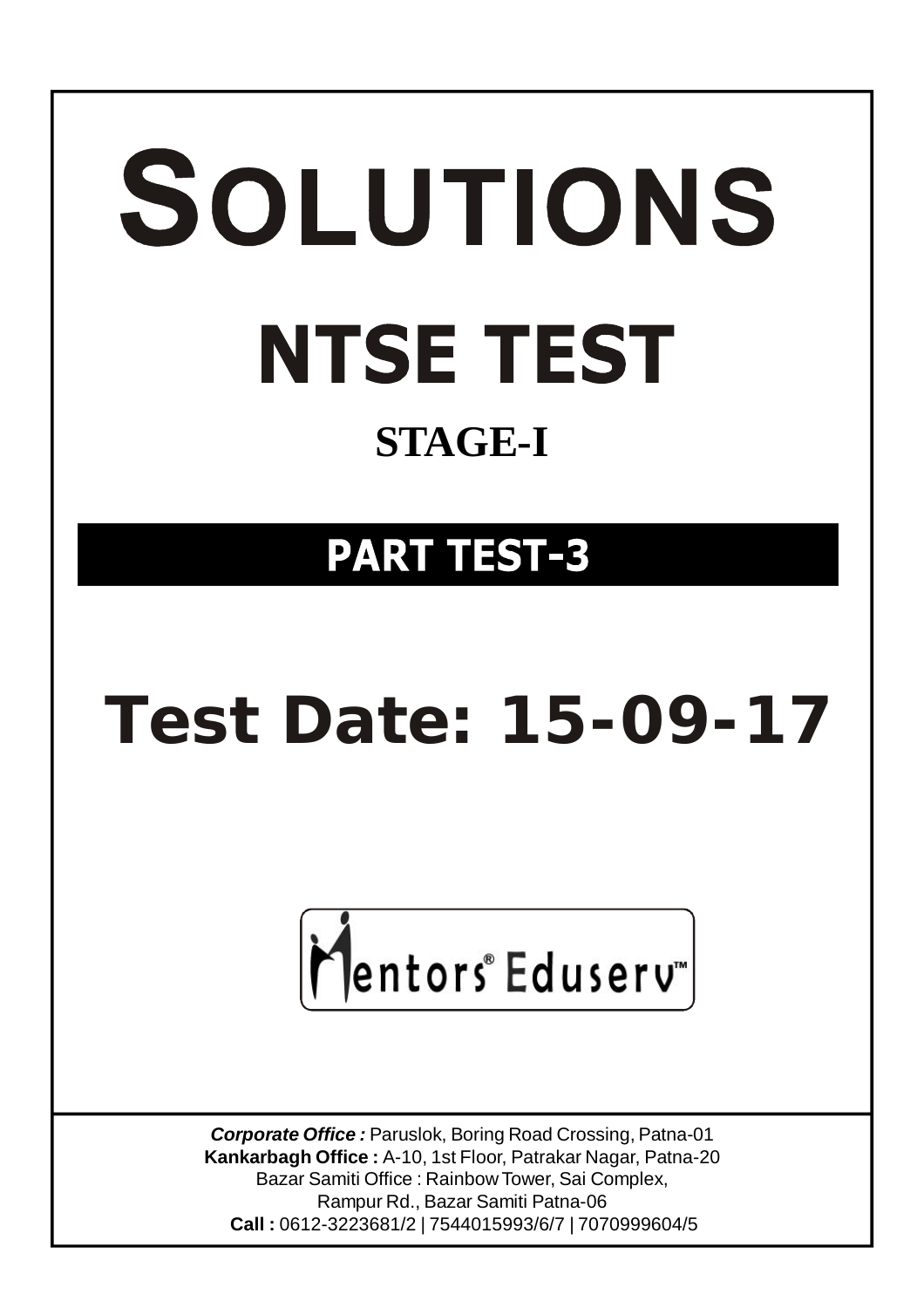| <b>MENTAL ABILITY</b> |           |           |     |         |     |           |     |           |     |           |     |           |     |
|-----------------------|-----------|-----------|-----|---------|-----|-----------|-----|-----------|-----|-----------|-----|-----------|-----|
| 1.                    | (B)       | 2.        | (B) | 3.      | (C) | 4.        | (A) | 5.        | (B) | 6.        | (D) | 7.        | (B) |
| 8.                    | (B)       | 9.        | (C) | 10.     | (B) | 11.       | (D) | 12. $(C)$ |     | 13. $(D)$ |     | 14. $(C)$ |     |
|                       | 15. $(C)$ | 16. $(A)$ |     | 17.     | (A) | 18.       | (B) | 19. $(C)$ |     | 20. (C)   |     | 21. $(D)$ |     |
|                       | 22. $(C)$ | 23. $(D)$ |     | 24. (B) |     | $25.$ (D) |     | 26. (C)   |     | 27. (C)   |     | 28. (A)   |     |
| 29. (A)               |           | 30. (A)   |     | 31. (D) |     | 32. $(C)$ |     | 33.       | (C) | $34.$ (D) |     | 35. (D)   |     |
|                       | $36.$ (B) | 37. $(C)$ |     | 38. (A) |     | 39.       | (A) | 40.       | (B) | 41. (A)   |     | 42. (B)   |     |
|                       | 43. (C)   | 44. (B)   |     | 45. (C) |     | 46.       | (D) | 47.       | (B) | 48. (B)   |     | 49. (A)   |     |
| 50. $(A)$             |           |           |     |         |     |           |     |           |     |           |     |           |     |

## **ENGLISH**

|         | 51. $(C)$ |         | 52. (B) | 53. (A) | 54. (C) |     | 55. (B)   | 56. (B)   |     | 57. (A) |  |
|---------|-----------|---------|---------|---------|---------|-----|-----------|-----------|-----|---------|--|
|         | 58. (A)   |         | 59. (D) | 60. (C) | 61.     | (D) | 62. $(C)$ | 63. $(D)$ |     | 64. (B) |  |
|         | 65. (D)   | 66. (A) |         | 67. (C) | 68.     | (D) | 69. (A)   | 70. (B)   |     | 71. (D) |  |
| 72. (A) |           |         | 73. (C) | 74. (A) | 75.     | (B) | 76. (D)   | 77. (B)   |     | 78. (C) |  |
| 79. (A) |           | 80. (C) |         | 81. (D) | 82.     | (B) | 83. (B)   | 84. (B)   |     | 85. (C) |  |
|         | 86. (A)   | 87. (D) |         | 88. (C) | 89.     | (C) | 90. (D)   | 91.       | (B) | 92. (D) |  |
|         | 93. (D)   | 94. (B) |         | 95. (A) | 96.     | (C) | 97. (D)   | 98. (D)   |     | 99. (A) |  |
|         |           |         |         |         |         |     |           |           |     |         |  |

### **100. (A)**

# **SCHOLASTIC APTITUDE TEST**

**101. (B)**

1 2  $P_1$  20 4  $P_2$  15 3  $=\frac{28}{15}$ 

#### **102. (B)**

Work done by gravitational field is path independent

#### **103. (D)**

 $T - mg = ma$  $T = m(a+a)$ 

$$
I = \Pi(\mathsf{g+a})
$$

$$
s = \frac{1}{2}at^2 \t\t W = T.S = \frac{m}{2}.(g+a)at^2
$$

#### **104. (D)**

By energy conservation

$$
m \times g \times 5 + \frac{1}{2}m \times 16 = m \times g \times 1.6 + \frac{1}{2}mv^{2}
$$
  

$$
v^{2} = 2 (58 - 16)
$$
  

$$
v = \sqrt{84} \approx 9 m/s
$$

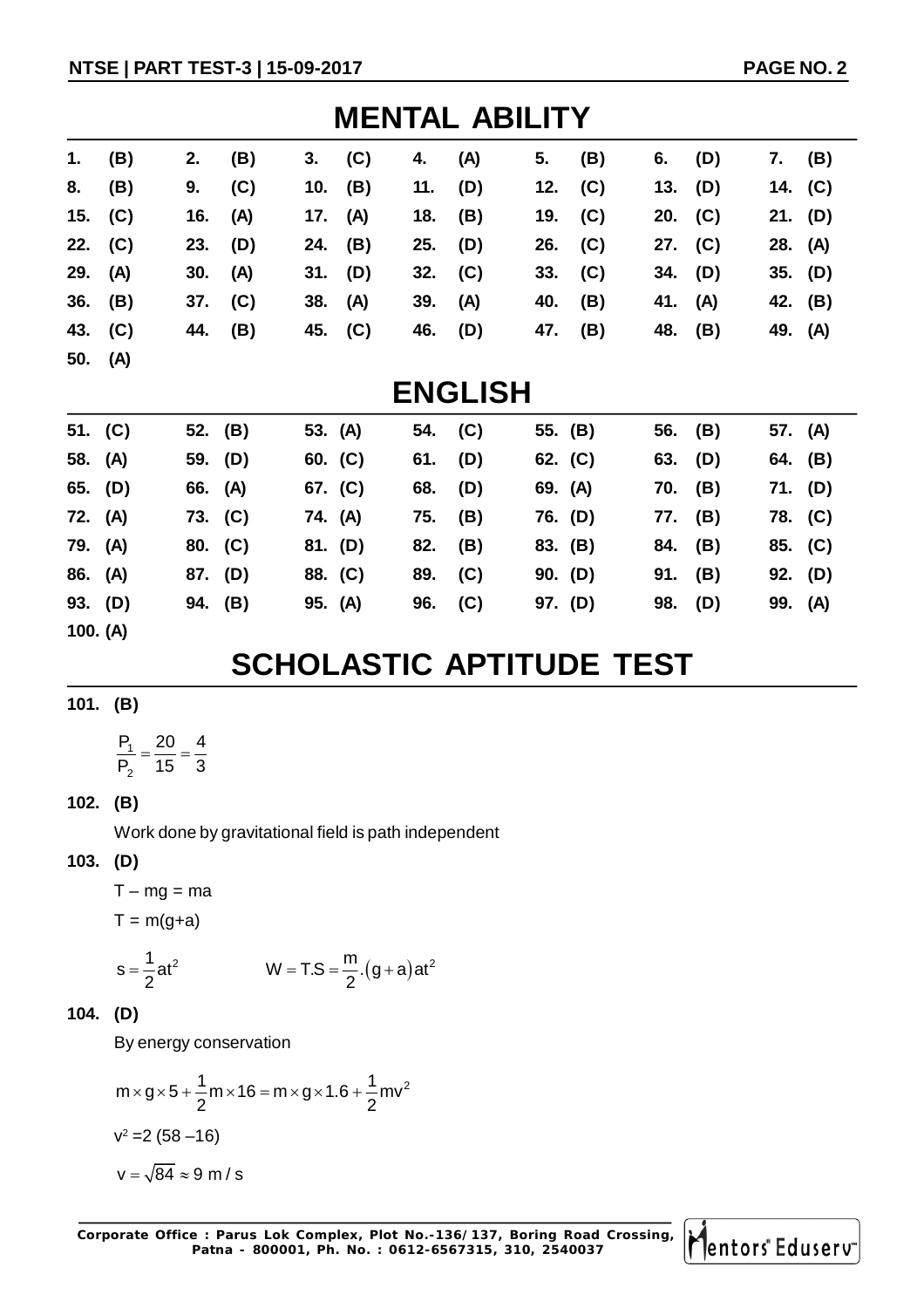$W = -9.8 \times 1 = -9.8 \text{ J}$ 

#### **106. (B)**

 $\delta = 360^\circ - 2\theta$ 

 $\theta$  : angle between two mirrors.

 $\delta$ : total angle of deviation after two reflections.

 $240^\circ = 360^\circ - 200 \implies \theta = 60^\circ$ 

$$
x = \frac{360^{\circ}}{\theta} = \frac{360^{\circ}}{60} = 6 \text{ (even)}
$$

Number of images,  $n = x - 1 = 6 - 1 = 5$ 

#### **107. (C)**

Since image is real and inverted.

$$
m = -n
$$
  
\nLet  $u = -x$   
\n
$$
m = -\frac{v}{u} \implies n = -\frac{v}{-x}
$$
  
\n
$$
v = -nx
$$
  
\n
$$
\frac{1}{v} + \frac{1}{u} = \frac{1}{f}
$$
  
\n
$$
\frac{1}{-nx} + \frac{1}{-x} = \frac{1}{-f} \implies \frac{1+n}{nx} = \frac{1}{f}
$$
  
\n
$$
x = \left(\frac{n+1}{n}\right)f
$$

#### **108. (A)**

The complete image is formed but intensity of image will decreases.

Intensity  $\infty$  (area of mirror reflecting the light)

#### **109. (B)**

u = -(f + x), v = -(f + y) f = -f  
\n
$$
\frac{1}{v} + \frac{1}{u} = \frac{1}{f} \implies \frac{1}{-(f + y)} + \frac{1}{-(f + x)} = \frac{1}{-f}
$$
\n
$$
\frac{2f + x + x}{(f + y)(f + x)} = \frac{1}{f} \qquad 2f^2 + f(x + y) = f^2 + f(x + y) + xy
$$
\n
$$
f^2 = xy f = \sqrt{xy}
$$

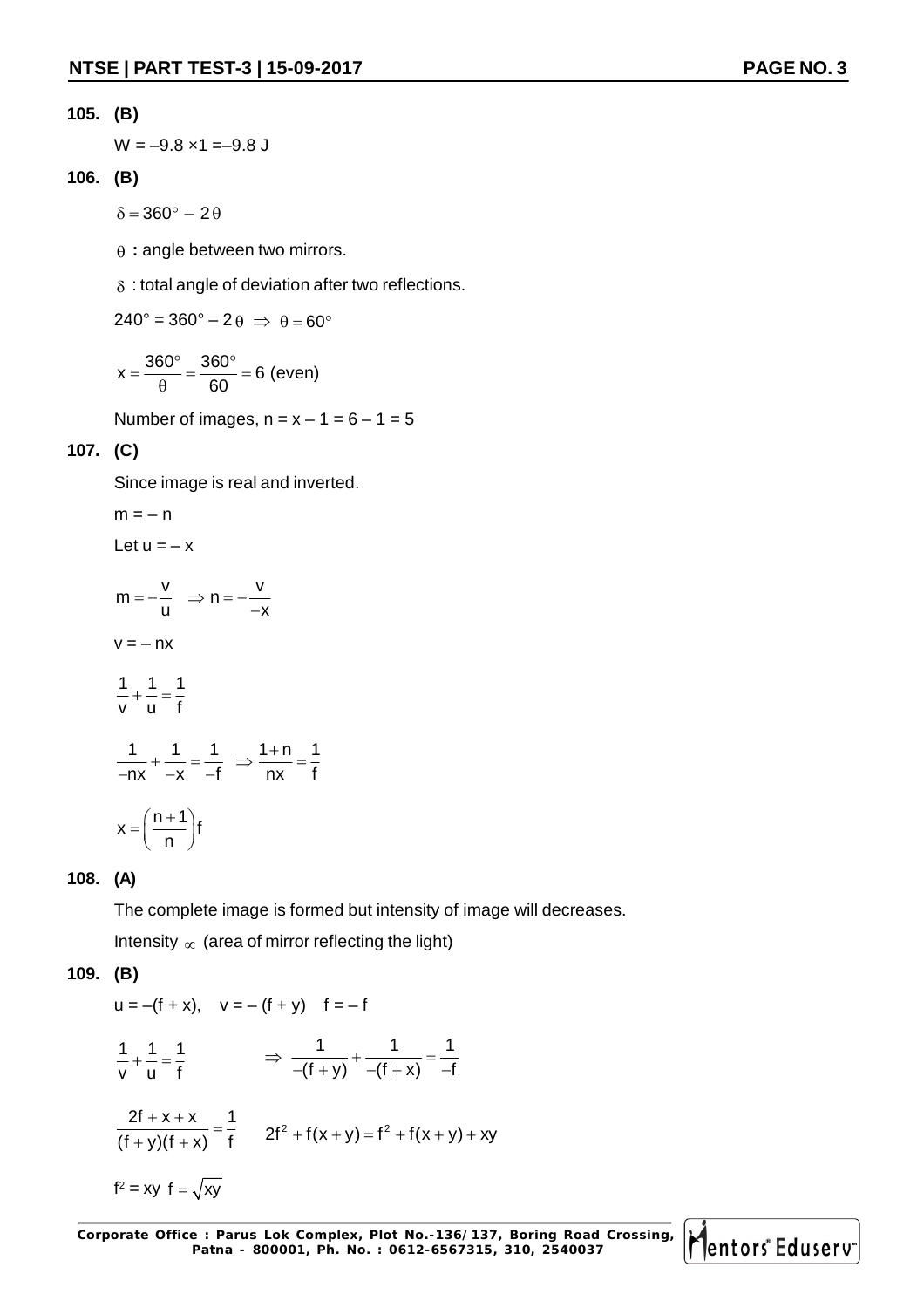#### **110. (A)**

Conceptual.

**111. (C)**

Conceptual.

#### **112. (C)**

$$
v \propto \frac{1}{\mu}
$$

$$
\frac{v_g}{v_{\omega}} = \frac{a \mu_{\omega}}{a \mu_g} = \frac{4/3}{3/2} = \frac{8}{9}
$$

#### **113. (B)**

Apparent height =  $h = \frac{4}{2} \times 24 = 32$  cm 3  $\mu h = - \times 24 = 3$ 

#### **114. (D)**

 $\c = c$ 

It involves sharing of two pairs of electrons.

#### **115. (B)**

```
Na = 1s^2 2s<sup>2</sup> 2p<sup>6</sup> 3s<sup>1</sup>
For, n = 3, l = 0, 1, 2when, \begin{array}{c} n = 3 \\ l = 0 \end{array} +3s
         m = 2 + 1= 2 \times 0 + 1m = 1. 3s<sup>1</sup>
s =1
                        2
                     \ddot{}
```
#### **116. (D)**

Graphite is used as a lubricant became it is soft and slippery in nature and it has free electrons.

#### **117. (D)**

SnO $_{\tiny 2}$  is an example of amphoteric oxide

#### **118. (D)**

All species have same number of electrons in all the 4 options.

- (1) Each have 10 electron (2) Each have 32 electrons
- (3) Each have 18 electrons (4) Each have 10 electrons.

So, all options are the example of isoelectronic series.

**Corporate Office : Parus Lok Complex, Plot No.-136/137, Boring Road Crossing, Patna - 800001, Ph. No. : 0612-6567315, 310, 2540037**

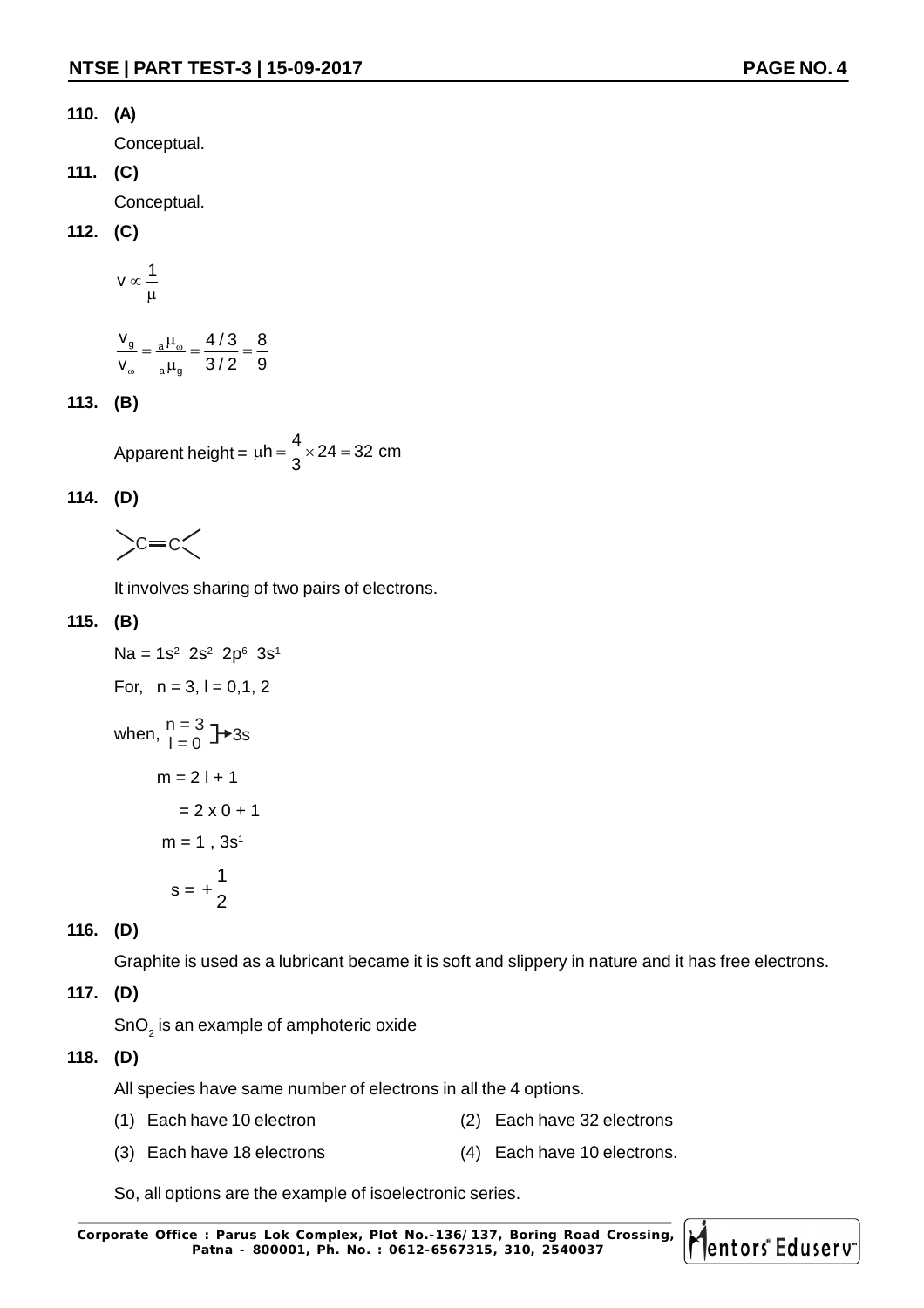#### **119. (A)**

In  $X^{-2}$ ,

number of protons = 16

So, number of electrons =  $16 + 2 = 18$ 

So, In X+2 ,

number of electrons =  $16 - 2 = 14$ 

#### **120. (B)**

```
In option (B)
```
 $^{30}_{14}$ Si,  $^{31}_{15}$ P,  $^{32}_{16}$ S

Each species have same number of neutrons i.e. 16

 $^{30}_{14}$ Si have, number of neutrons = 30 – 14 = 16

 $^{31}_{15}$ P have, number of neutrons = 31 – 15 = 16

 $^{32}_{16}$ S have, number of neutrons = 32 – 16 = 16

#### **121. (B)**

**122. (D)**

Except smelting all are the method of concentration of metal ores.

#### **123. (C)**

 $_{89}Y^{231}$  species have, number of proton = 89 number of electrons = 89 number of neutrons =  $231 - 89 = 142$ 

#### **124. (C)**

(1)  $_{32}$ Ge<sup>76</sup> has

neutrons = 76 – 32 = 44

(2)  $33$  As<sup>77</sup> has

neutrons = 77 – 33 = 44

(3)  $_{34}$ Se<sup>78</sup> has

neutrons = 78 – 34 = 44

All have same number of neutrons, so, they are the example of Isotones

So, option (C) is correct.

#### **125. (B)**

Smelting is a process of reduction by carbon.

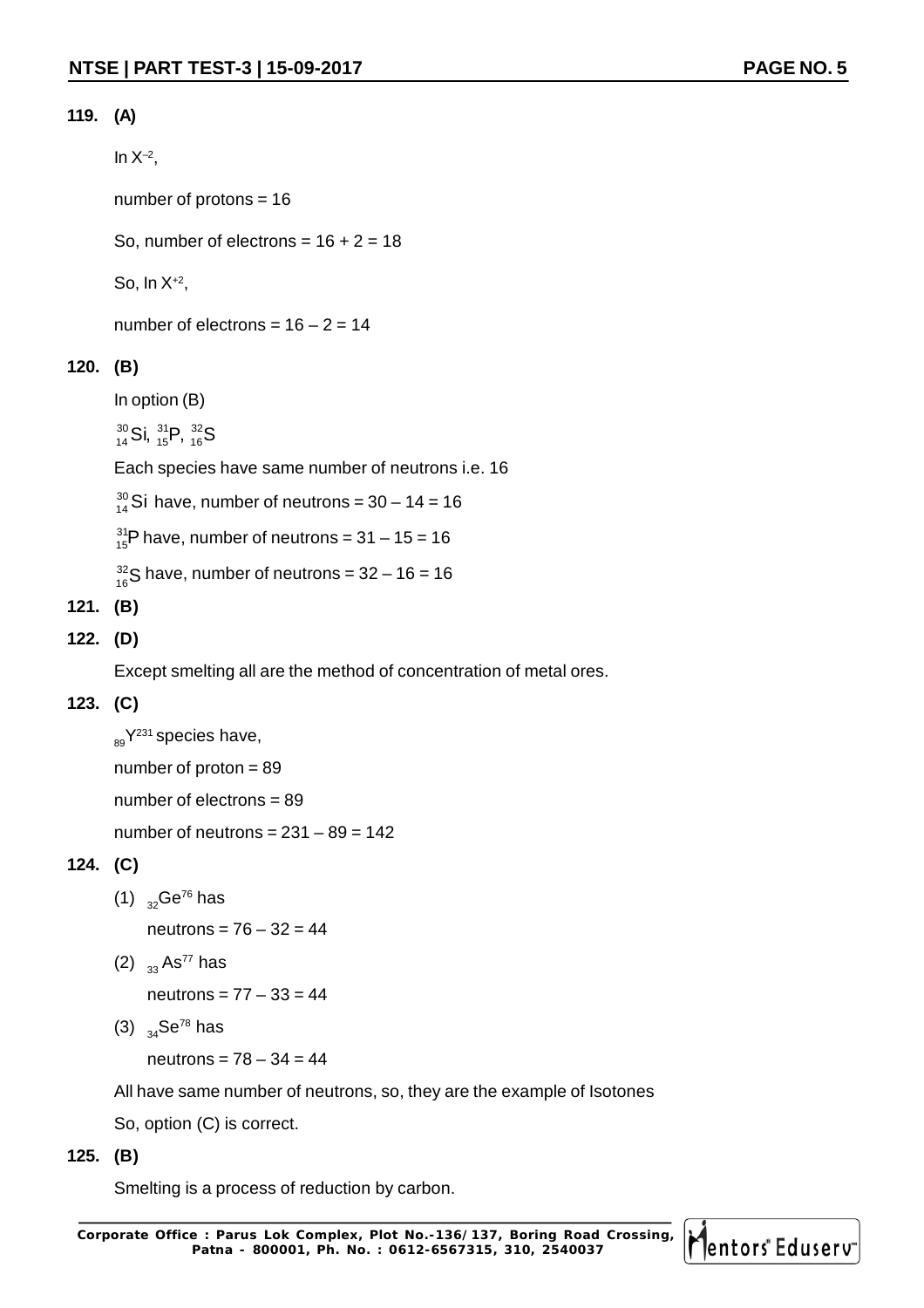$$
Zn + 2NaOH \longrightarrow Na_2ZnO_2 + H_2
$$
  
\n<sub>(sodium Zincate)</sub>

- **127. (A)**
- **128. (D)**

All the methods are example of asexual reproduction.

**129. (D)**

To maintain the continuity of species reproduction is done.

- **130. (B)**
- **131. (C)**

Multiple new organisms are formed in multiple fission.

- **132. (B)**
- **133. (D)**
- **134. (C)**
- **135. (A)**
- **136. (D)**
- **137. (B)**
- **138. (B)**
- **139. (A)**

Oogenesis is the process of formation of ovum in ovaries.

- **140. (B)**
- **141. (B)**

$$
3\left[\cos^4 \alpha + \sin^4 \alpha\right] - 2\left[\cos^6 \alpha + \sin^6 \alpha\right]
$$
  
\n
$$
\Rightarrow 3\left[\left(\cos^2 \alpha\right)^2 + \left(\sin^2 \alpha\right)^2\right] - 2\left[\left(\cos^2 \alpha\right)^3 + \left(\sin^2 \alpha\right)^3\right]
$$
  
\n
$$
\Rightarrow 3\left[\left(\cos^2 \alpha + \sin^2 \alpha\right)^2 - 2\cos^2 \alpha \sin^2 \alpha\right] - 2\left[\left(\cos^2 \alpha + \sin^2 \alpha\right)\left(\cos^4 \alpha - \cos^2 \alpha \sin^2 \alpha + \sin^4 \alpha\right)\right]
$$
  
\n
$$
\Rightarrow 3\left[1 - 2\cos^2 \alpha \sin^2 \alpha\right] - 2\left[\cos^4 \alpha + \sin^4 \alpha - \cos^2 \alpha \sin^2 \alpha\right]
$$
  
\n
$$
\Rightarrow 3\left[1 - 2\cos^2 \alpha \sin^2 \alpha\right] - 2\left[1 - 2\sin^2 \alpha \cos^2 \alpha - \cos^2 \alpha \sin^2 \alpha\right]
$$
  
\n
$$
\Rightarrow 3 - 6\cos^2 \alpha \sin^2 \alpha - 2 + 6\cos^2 \alpha \sin^2 \alpha = 1
$$

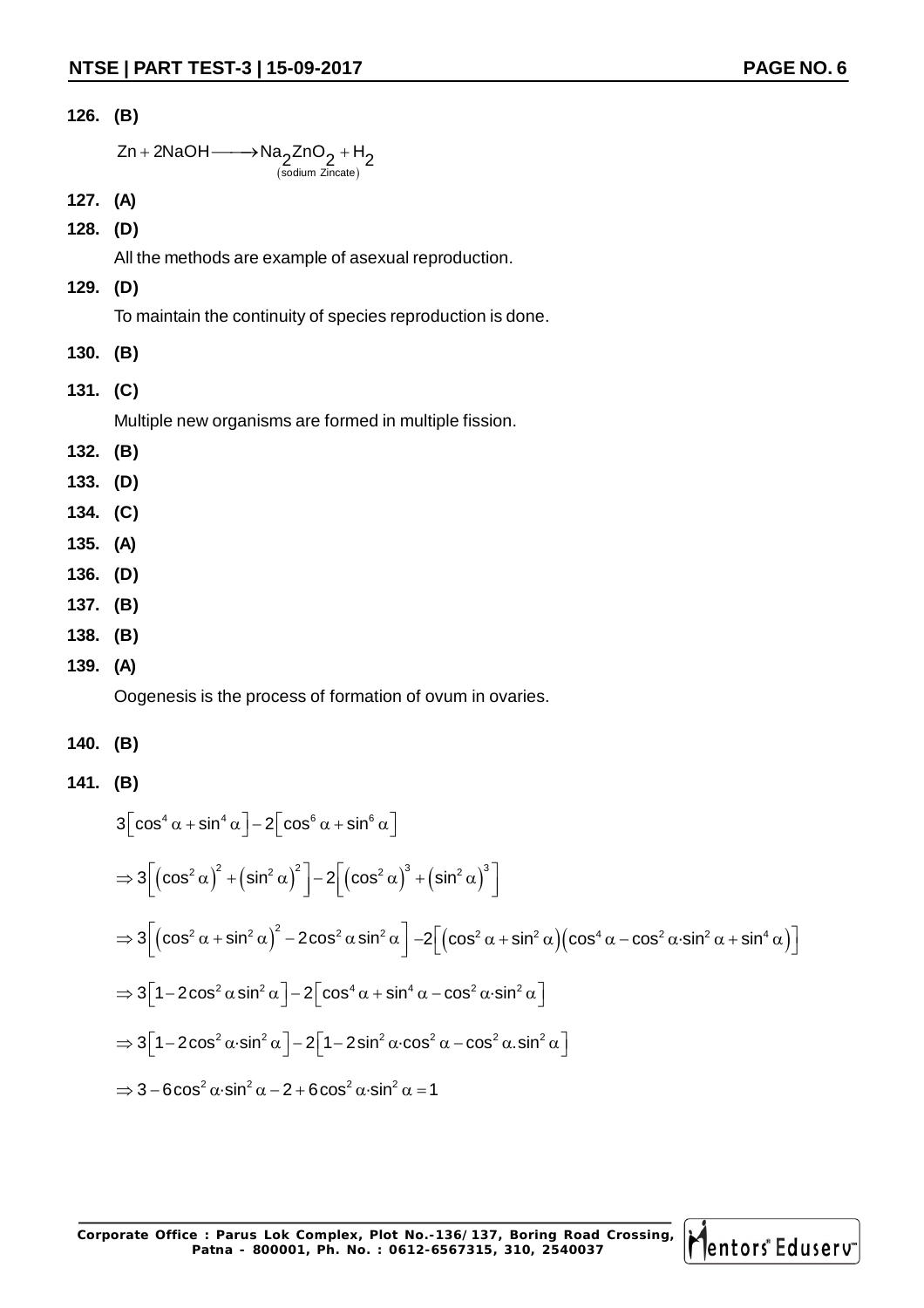$$
a_{1} + a_{2n} = a_{2} + a_{2n-1} = \dots + a_{n} + a_{n+1} = k
$$
\n
$$
Expression = k \left\{ \frac{\sqrt{a_{1}} - \sqrt{a_{2}}}{a_{1} - a_{2}} + \dots + \frac{\sqrt{a_{n}} - \sqrt{a_{n+1}}}{a_{n} - a_{n+1}} \right\}
$$
\n
$$
= \frac{-k}{d} \left( \sqrt{a_{1}} - \sqrt{a_{n+1}} \right) = \frac{-k}{d} \frac{a_{1} - a_{n+1}}{\sqrt{a_{1}} + \sqrt{a_{n+1}}} = (a_{1} + a_{2n}) \frac{-nd}{-d(\sqrt{a_{1}} + \sqrt{a_{n+1}})}
$$
\n
$$
= \frac{n(a_{1} + a_{2n})}{\sqrt{a_{1}} + \sqrt{a_{n+1}}}
$$

$$
143. (D)
$$

144. (B)  
\n
$$
t_p = a + (P - 1) d
$$
 (I)  
\n $Q = a + (P - 1)d$  (I)  
\n $Q = a + Pd - d$   
\n $t_{(P + Q)} = a + (P + Q - 1)d$   
\n $0 = a + Pd + Qd - d$  (II)  
\n(II) – (I)  
\n $0 = a + Pd + Qd - d$   
\n $-Q = a + Pd - d$ 

 $-Q = Qd$ 

 $\boxed{d = -1}$ 

Now put the value of Q in (I)  $Q = a - P + 1$  $\boxed{Q + P - 1 = a}$  $t_{\text{\tiny Q}}$  = a + (Q – 1) d  $= Q + P - 1 + (Q - 1)(-1) = P + Q - 1 - Q + 1$ 

$$
t_{\rm Q} = P
$$

#### **145. (B)**

Let  $|x| = y$  $y^2 + y - 6 = 0$  $y^2 + 3y - 2y - 6 = 0$  $y(y + 3) - 2(y + 3) = 0$  $y = 2, y = -3$  $x^2 - x - 6 = 0$  $x^2 - 3x + 2x - 6 = 0$ 

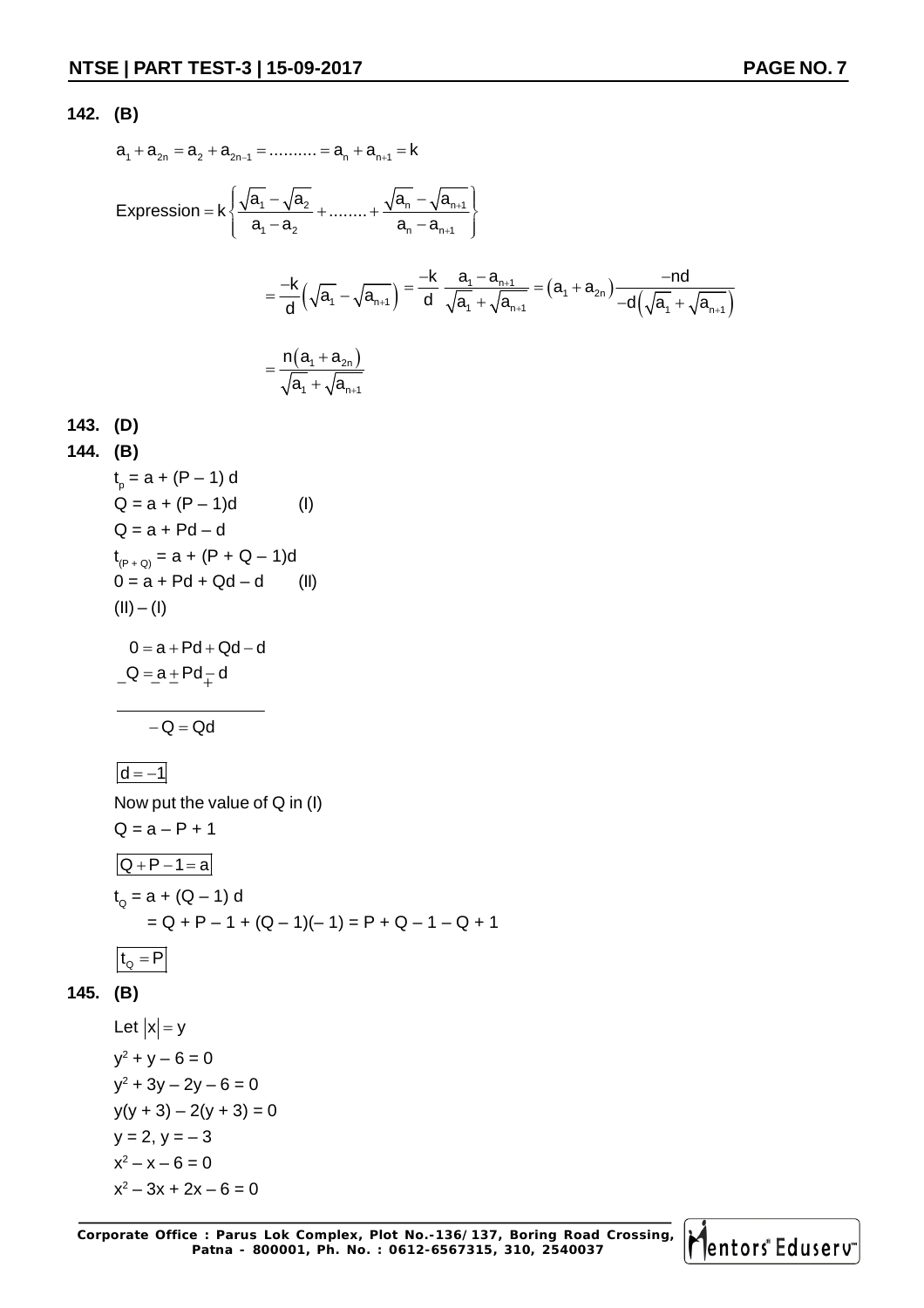$$
x (x-3) + 2(x-3) = 0
$$
  
\n
$$
x = -2, y = 3
$$
  
\n∴ Sum of roots = 0  
\n146. (A)  
\n
$$
\sqrt{x+1} - \sqrt{x-1} = \sqrt{4x-1}
$$
  
\n
$$
\Rightarrow (x+1) + (x-1) - 2\sqrt{(x+1)}\sqrt{x-1} = (4x-1)
$$
  
\n
$$
\Rightarrow 2x - 4x + 1 = 2\sqrt{x+1}\sqrt{x-1}
$$
  
\n
$$
\Rightarrow -2x + 1 = 2\sqrt{x^2 - 1}
$$
  
\n
$$
\Rightarrow (-2x+1)^2 = 2(x^2 - 1)
$$
  
\n
$$
\Rightarrow 4x^2 + 1 - 4x = 2x^2 - 2
$$
  
\n
$$
\Rightarrow 2x^2 - 4x + 3 = 0
$$
  
\n
$$
\Rightarrow D = 16 - 4 \cdot 3 \cdot 2 = 16 - 24 = -8
$$
  
\nD < 0  
\n∴ no solution

Let one root is  $\,\alpha$  , other is 1  $\alpha$ 

Product of roots

$$
\alpha \cdot \frac{1}{\alpha} = \frac{4k}{k^2 + 1}
$$
  
\n
$$
\Rightarrow k^2 - 4k + 1 = 0
$$
  
\n
$$
\Rightarrow D = 16 - 4 = 12
$$
  
\n
$$
\alpha = \frac{4 + \sqrt{12}}{2} = \frac{4 + 2\sqrt{3}}{2} = 2 + \sqrt{3}
$$
  
\n
$$
\beta = \frac{4 - \sqrt{12}}{2} = 2 - \sqrt{3}
$$

#### **148. (B)**

$$
\alpha + \beta = P
$$
  
\n
$$
\alpha\beta = Q
$$
  
\n
$$
(\alpha - \beta)^2 = (\alpha + \beta)^2 - 4\alpha\beta
$$
  
\n
$$
(\alpha^2 - \beta^2)(\alpha^3 + \beta^3)
$$
  
\n
$$
\Rightarrow (\alpha + \beta)(\alpha - \beta)(\alpha - \beta)(\alpha^2 + \alpha\beta + \beta^2)
$$
  
\n
$$
\Rightarrow (\alpha + \beta)\{(\alpha + \beta)^2 - 4\alpha\beta\}\{(\alpha + \beta)^2 - \alpha\beta\}
$$

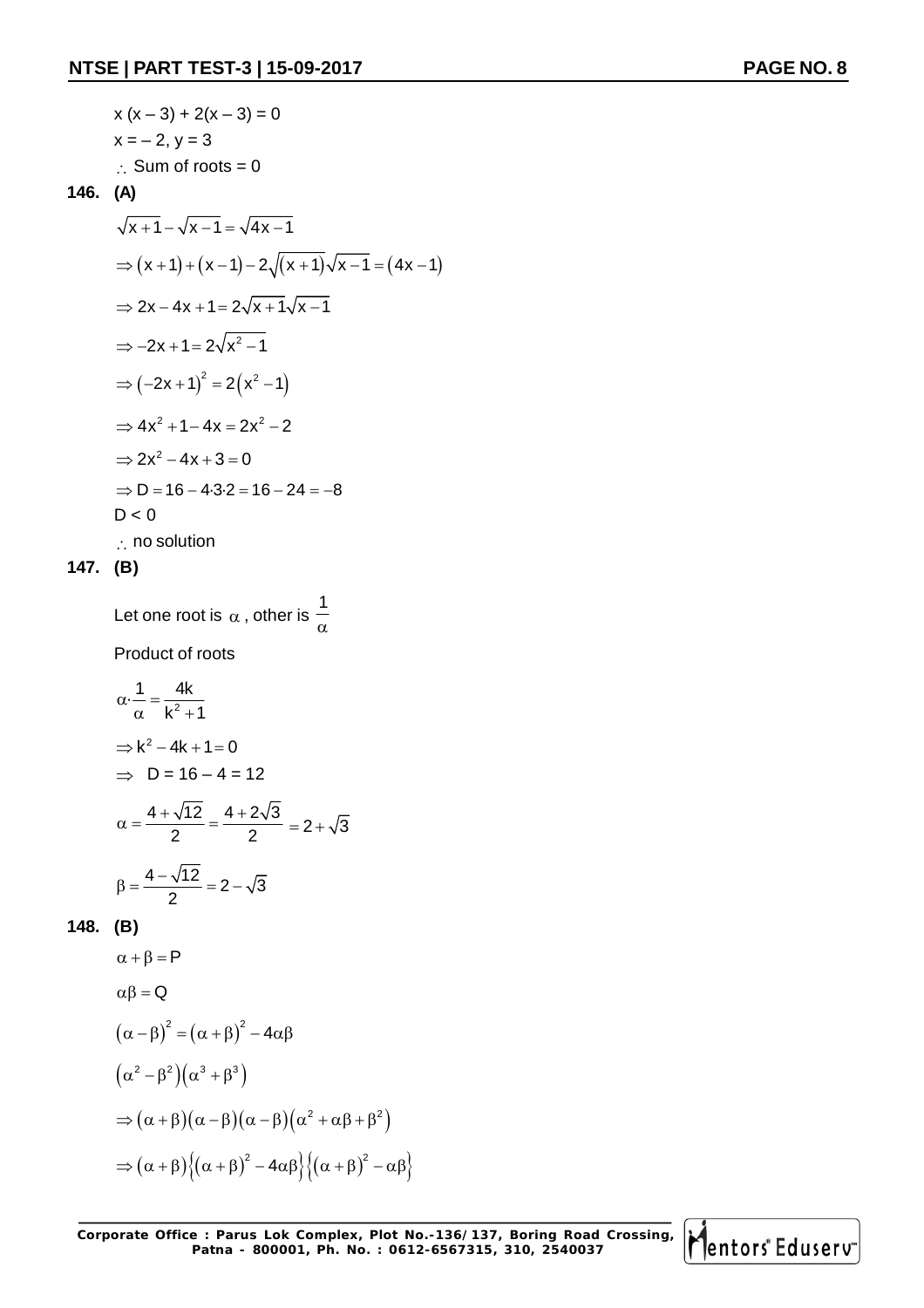$$
\Rightarrow P\{P^2 - 4Q\}\{P^2 - Q\}
$$

$$
\Rightarrow P(P^2 - 4Q)(P^2 - Q)
$$

$$
\Rightarrow P(P^2 - Q)(P^2 - 4Q)
$$

Clearly  $\alpha$ ,  $\beta$  are the roots of the equation  $x^2 - 5x + 3 = 0$  use  $\alpha + \beta = 5$ 

$$
\alpha \beta = 3
$$
  

$$
x^2 - \left(\frac{\alpha^2 + \beta^2}{\alpha \beta}\right) x + 1 = 0
$$
  

$$
x^2 - \left(\frac{25 - 6}{3}\right) x + 1 = 0
$$

$$
\Rightarrow 3x^2 - 19x + 3 = 0
$$

**150. (C)**

 $2x^2 - 7x + 1 = 0$  $ax^2 + bx + 2 = 0$ have common root

$$
\frac{2}{a} = \frac{-7}{b} = \frac{1}{2}
$$
  
a = 4, b = -14

**151. (D)**

$$
\tan \theta = a - \frac{1}{4a} = \frac{4a^2 - 1}{4a} = \frac{p}{b}
$$
  
\n
$$
h = \sqrt{(4a^2 - 1)^2 + (4a)^2}
$$
  
\n
$$
= \sqrt{16a^4 - 8a^2 + 1 + 16a} = \sqrt{(4a^2)^2 + 2 \cdot 4a^2 \cdot 1 + 1}
$$
  
\n
$$
h = \pm (4a^2 + 1)
$$
  
\n
$$
\sec \theta = \frac{4a^2 + 1}{4a} = a + \frac{1}{4a}
$$
  
\n
$$
\tan \theta = a - \frac{1}{4a}
$$
  
\n
$$
\sec \theta - \tan \theta = \cancel{a} + \frac{1}{4a} - \cancel{a} + \frac{1}{4a} = \frac{1}{2a}
$$
  
\nand - 2a  
\n152. (B)  
\n
$$
\sqrt{3} \csc 20 - \sec 20
$$

$$
\Rightarrow \sqrt{3} \frac{1}{\sin 20} - \frac{1}{\cos 20}
$$

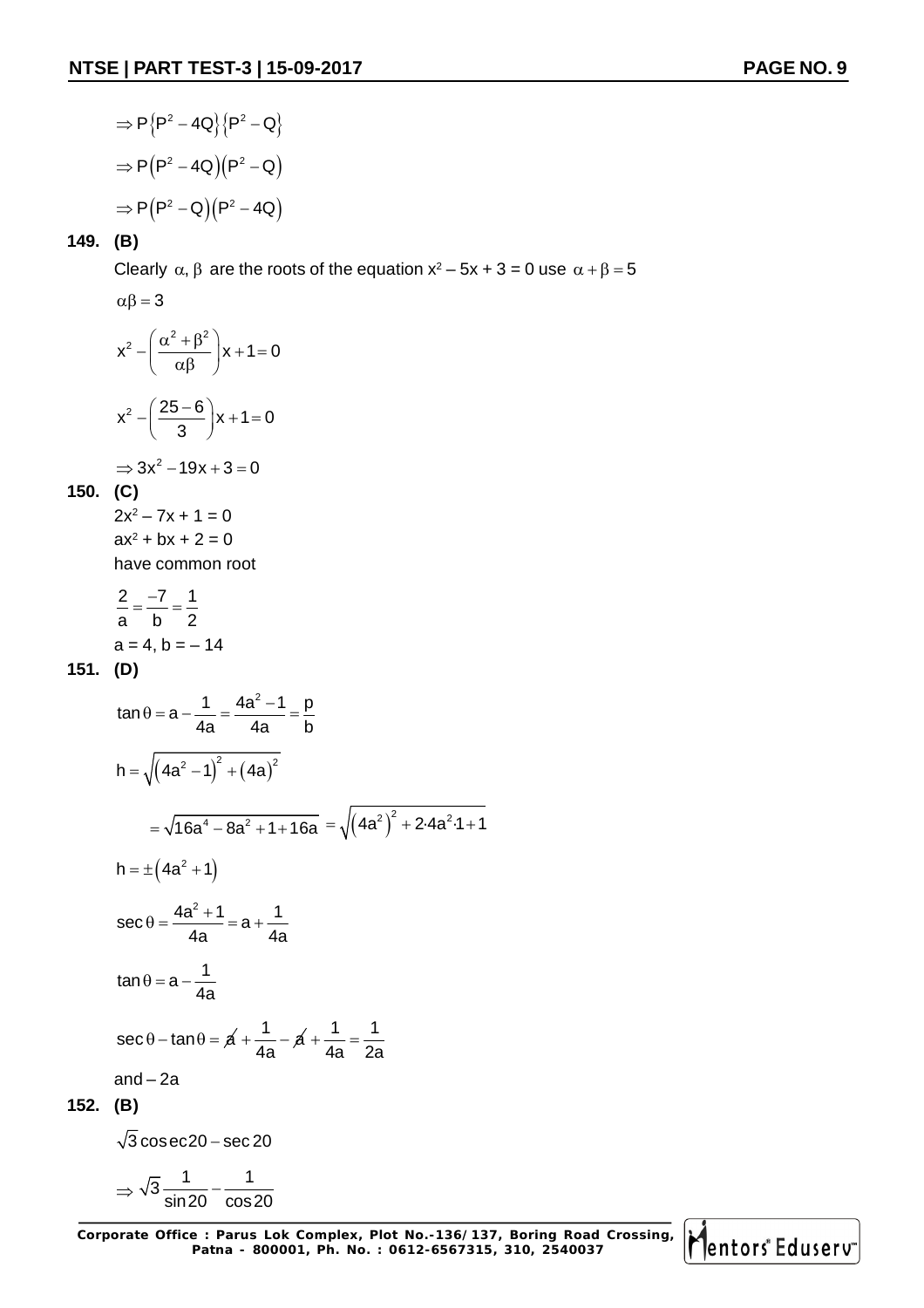$sin 20$ 

$$
\Rightarrow \frac{\sqrt{3}\cos 20 - \sin 20}{\sin 20 \cdot \cos 20} = \frac{\frac{\sqrt{3}}{2} \cdot \cos 20 - \frac{1}{2} \cdot \sin 20 \cdot \cos 20}{\sin 20 \cdot \cos 20}
$$
\n
$$
\Rightarrow \frac{4(\sin 60 \cdot \cos 20 - \cos 60 \cdot \sin 20)}{\sin 40}
$$
\n
$$
\Rightarrow 4\frac{\sin 40}{\sin 40} = 4
$$
\n153. (A)\n
$$
e^{\sin x} - \frac{1}{e^{\sin x}} - 4 = 0
$$
\nLet  $e^{\sin x} = y$   
\n
$$
y - \frac{1}{y} - 4 = 0
$$
\n
$$
y^2 - 4y - 1 = 0
$$
\n
$$
D = 16 + 4 = 20
$$
\n
$$
\alpha = \frac{4 + \sqrt{20}}{2}
$$
\n
$$
\beta = \frac{4 - \sqrt{20}}{2}
$$

Which is absurd because  $0 < e^{\sin x} \le e = 2.72$ (nearly)

#### **154. (B)**

 $x^2 - Px + Q = 0$  $\sec \alpha + \csc \alpha = P \Rightarrow \sin \alpha + \cos \alpha = P \sin \alpha \cdot \cos \alpha$  $\sec \alpha \cdot \cos \alpha = Q$  and  $\sin \alpha \cdot \cos \alpha = \frac{1}{2}$ Q  $\alpha$  cosec $\alpha$  = Q and sin  $\alpha$  cos  $\alpha$  = - $\boxed{\mathsf{P}}$ 

$$
\frac{\sin \alpha + \cos \alpha = \frac{1}{Q}}{\frac{P^2}{Q^2}} = 1 + 2 \sin \alpha \cdot \cos \alpha
$$
  

$$
\Rightarrow \frac{P^2}{Q^2} = 1 + \frac{2}{Q}
$$
  

$$
\Rightarrow \frac{P^2}{Q^2} = \frac{Q + 2}{Q}
$$
  

$$
\Rightarrow P^2 = Q^2 + 2Q = Q(Q + 2)
$$
  

$$
\Rightarrow P^2 = Q(Q + 2)
$$

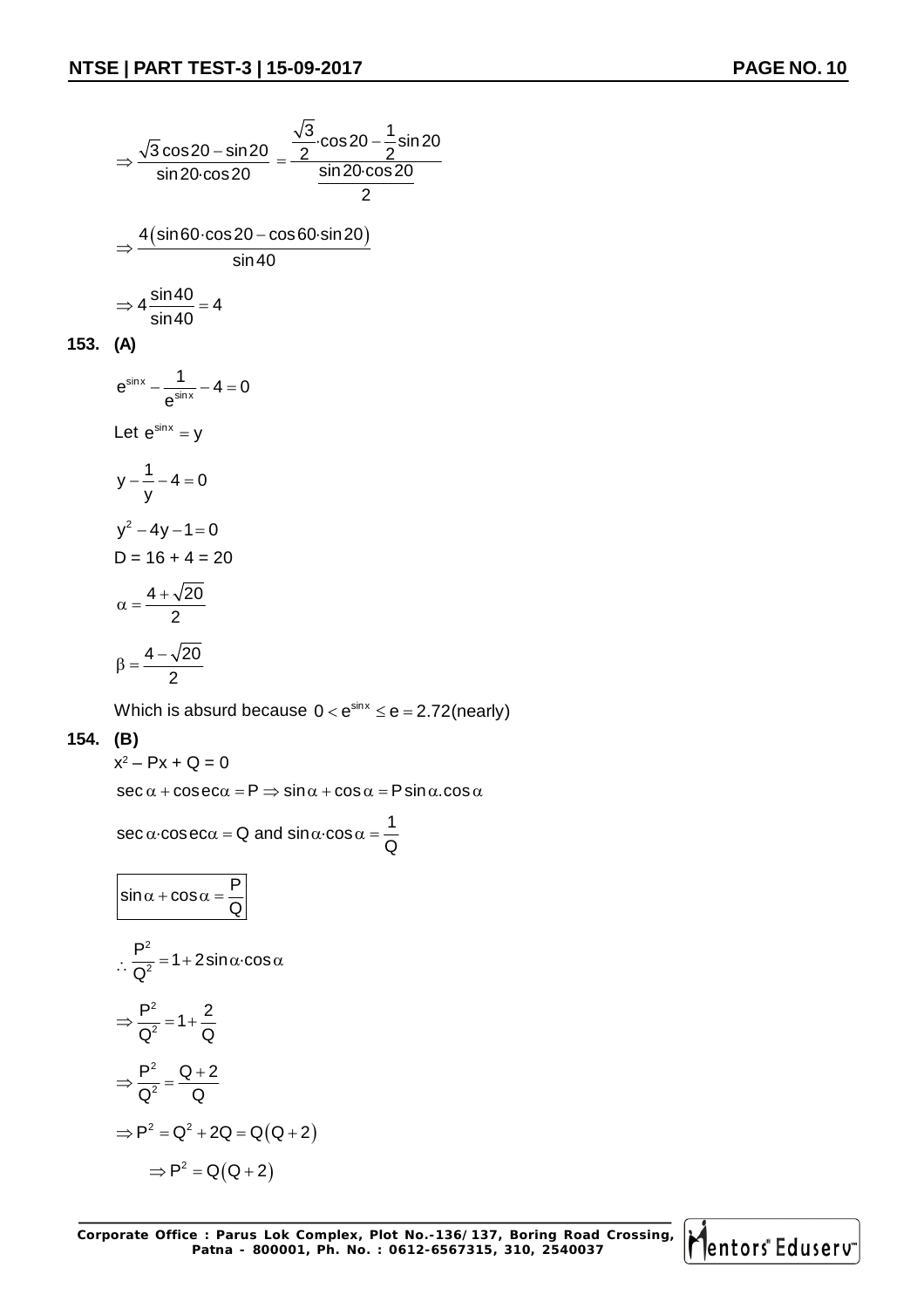

 $a = d\cos \alpha + c \sin \alpha$ 

 $b = c \cos \alpha - d \sin \alpha$ 

$$
a^2 + b^2 = c^2 + d^2
$$





**157. (C)**



 $\angle$ CBE = 100 (Linear pair)

 $\angle x = 100^\circ$  [By, In circle exterior angle is equal to opposite internal angle]

**158. (A)**



Sum of angles at the point is 360°

 $\angle AOB + \angle BOC + \angle COA = 360^\circ$ 

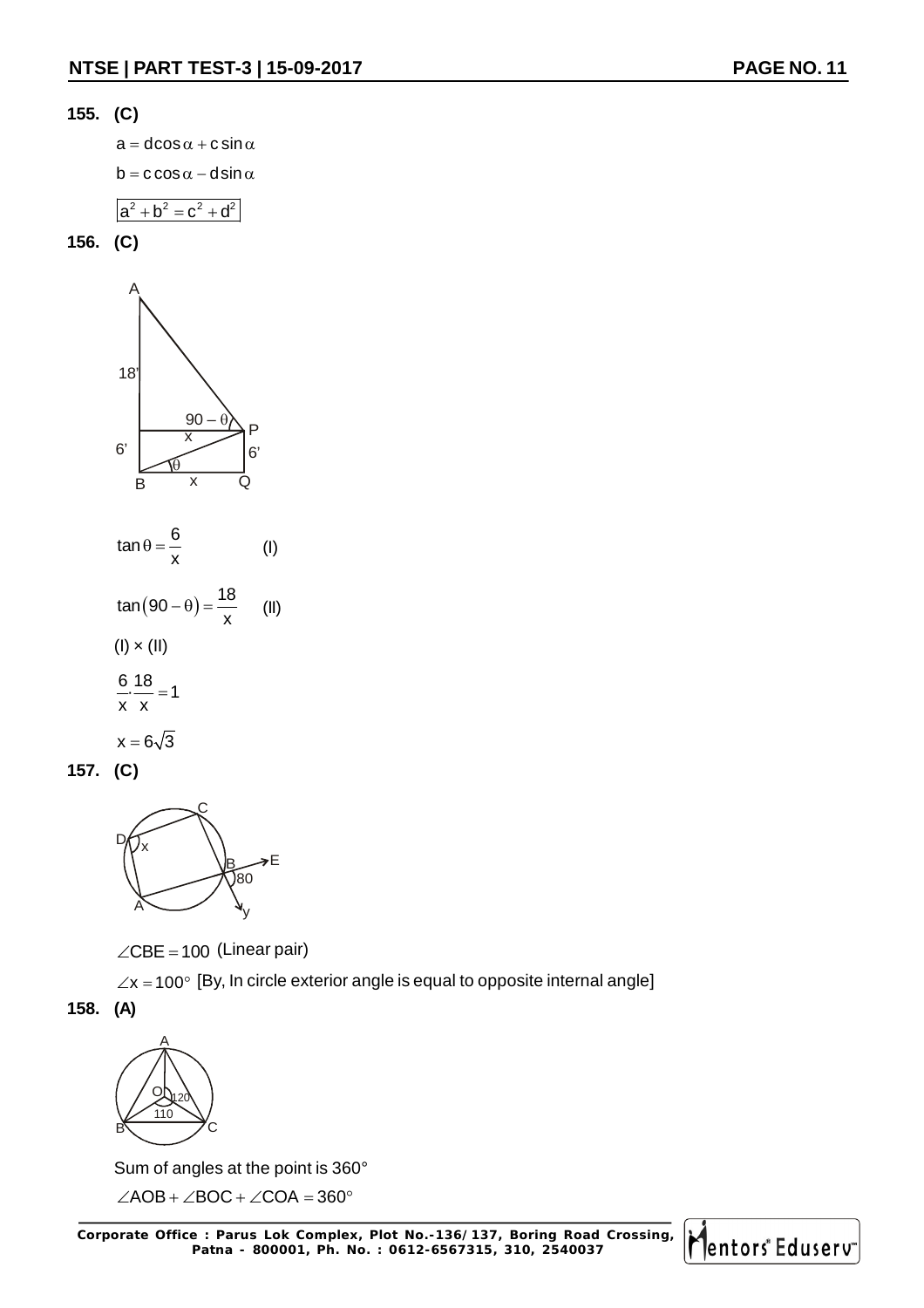$$
\angle AOB = 360 - (\angle BOC + \angle COA) = 130^{\circ}
$$
  

$$
\angle C = \frac{1}{2} \angle AOB = \frac{130}{2} = 65
$$
  

$$
\angle A = \frac{1}{2} \angle BOC = \frac{1}{2} \times 110 = 55
$$
  

$$
\angle B = \frac{1}{2} \angle AOC = \frac{1}{2} \times 120 = 60^{\circ}
$$

**159. (C)**



AE > AC  
\n∠ADE > ∠ABC  
\n∠ADE – ∠ABC = 15°  
\n∴ 
$$
\frac{\angle AOE}{2} - \frac{\angle AOC}{2} = 15
$$
  
\n∠AOE – ∠AOC = 30  
\n∠COE = 30°  
\n∴ ∠CAE =  $\frac{1}{2}$  ∠COE = 15°

**160. (A)**



Reflex  $\angle AOC = 2\angle ABC = 240^\circ$ 

| 161. $(C)$ | 162. (D)   | 163.(D)  | 164. (D) | 165.(C)  | 166. $(B)$ | 167. (A)   |
|------------|------------|----------|----------|----------|------------|------------|
| 168. $(C)$ | 169. (D)   | 170.(D)  | 171. (D) | 172. (B) | 173. (D)   | 174. (C)   |
| 175. $(C)$ | 176. (D)   | 177.(C)  | 178. (A) | 179. (A) | 180. $(B)$ | 181. $(B)$ |
| 182. $(C)$ | 183. (B)   | 184. (C) | 185. (C) | 186. (C) | 187. (B)   | 188. $(C)$ |
| 189. $(C)$ | 190. $(C)$ | 191.(D)  | 192. (C) | 193.(C)  | 194. (B)   | 195. (A)   |
| 196. $(D)$ | 197. (A)   | 198.(C)  | 199. (B) | 200. (C) |            |            |

**Corporate Office : Parus Lok Complex, Plot No.-136/137, Boring Road Crossing, Patna - 800001, Ph. No. : 0612-6567315, 310, 2540037**